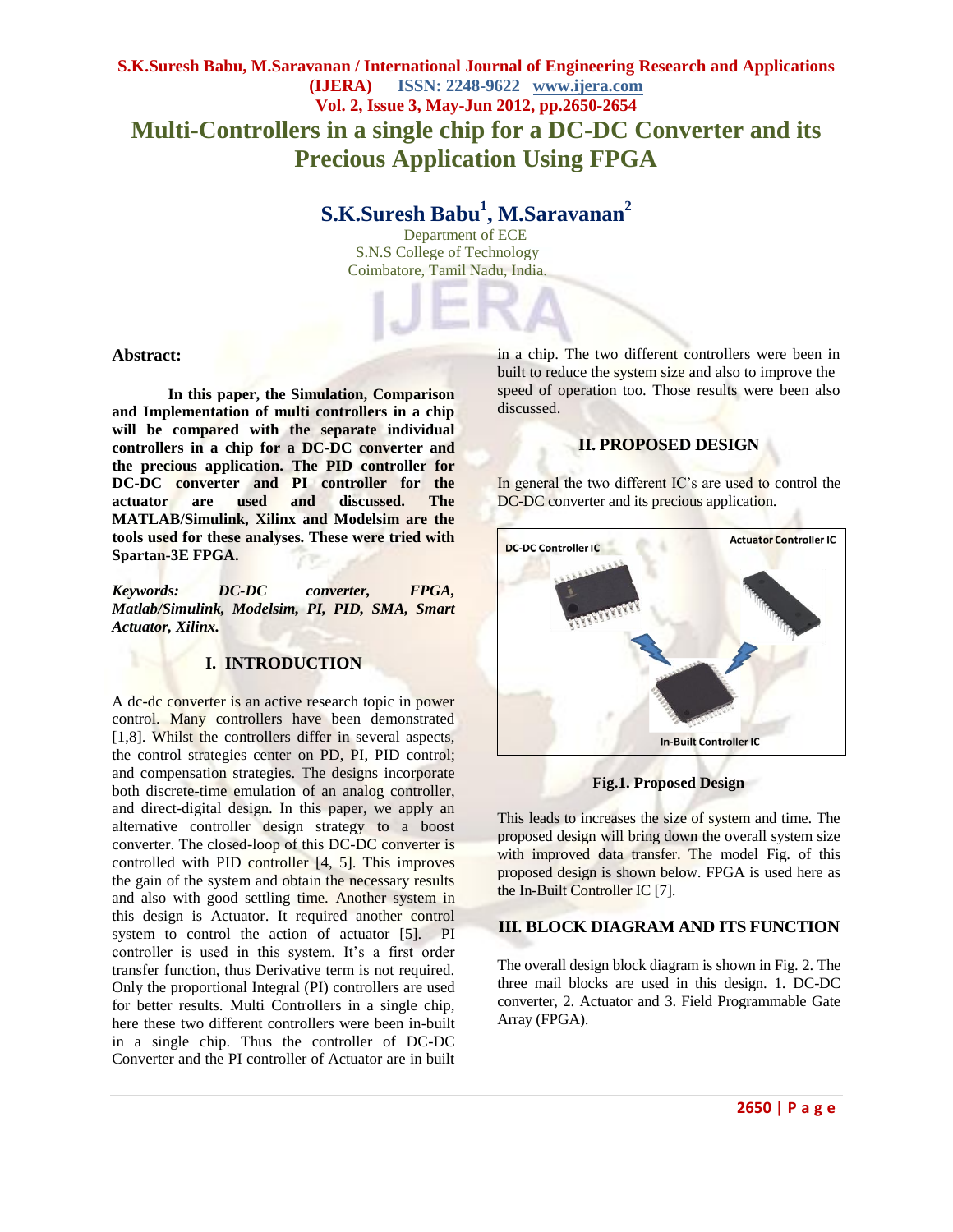

**Fig. 2. Block diagram**

DC-DC Converter block has the circuit of Boost converter.



**Fig. 3. DC/DC Boost converter**

It used to amplify or boost the fixed input level signal to Actuator required variable level. Fig.3 shows the general circuit of DC/DC Boost Converter. It has 3 main components: Inductor, Capacitor, Diode and Switch (MOSFET). This MOSFET switch is digital controlled by the PWM generator circuit blocks [2]. Input fixed Voltage: 3V, Inductor: 1e-5, Capacitor: 4.7e-5 and Diode Resistor: 0.001. The generation of the control pulse Vcon through the PWM method is illustrated in the Fig. 4. The triangular wave form with 250 KHz.



**Fig. 4. Generation of PWM Control Signal**

In this Fig.4. a triangular signal, Vtp, and an error voltage, Verr, are used to generate the control pulse [3, 4]. The error voltage (Verr) is calculated as the difference between the output voltage (Vout) and a reference voltage (Vref). As can be seen, the control pulse (Vcon) is high when Vtp>Verr and low when Vtp<Verr. The generated control pulses have constant switching frequency (1/T) and variable duty cycle [10]. In this Fig., the triangular pulses are generated with the maximum value Vlim.

#### Duty Cycle: Dc= Ton/ Ton+Toff

These pulses are compared with the Verr to generate the control pulse (Vcon1) to control the switch in the DC-DC converter [6]. The Actuator transfer function is  $0.105/(s+0.13)$  [9]. Since it is a first order transfer function and to avoid overshoot and steady state error the proportional integral (PI) controller is used to control the actuation. The controller parameters proportional and integral gains Kp and Ki are found for the obtained transfer functions. The closed loop controller based on PI controller decides the current flow in Actuator and enables the accurate required positioning [9].

Field Programmable Gate Array (FPGA) will hold these two different controllers of PID and PI controller for both DC-DC converter and Actuator respectively in a single chip [11, 12]. Thus the whole control actions of multi controllers are in-built in a single chip.

#### **IV. MATLAB/SIMULINK ENVIRONMENT**

This system is simulated in MATLAB/Simulink; here complete design of system is simulated. The both DC-DC converter with the Actuator is designed. It's shown in Fig.



**Converter with Smart Actuator)**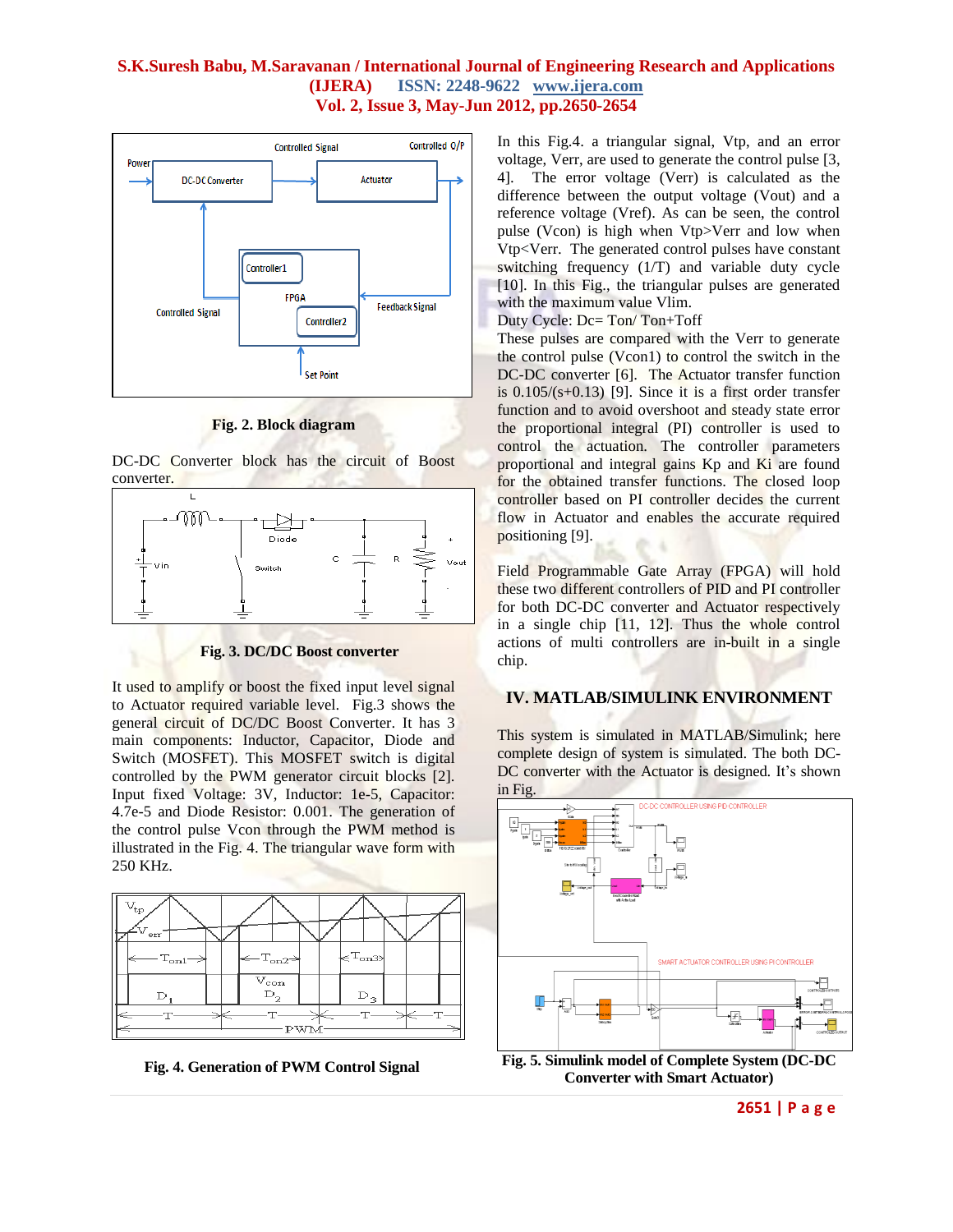This above Fig. 5 shows the complete system of DC-DC Converter and Actuator control systems simulation blocks. The main blocks are PID controller and Boost Converter plant In DC-DC Converter and PI controller and Actuator System block in Actuator Controller.

Fig. 6 shows the running condition of the proposed system. The both DC-DC Converter performed better with another system as Smart Actuator with two different controllers.



**Fig. 6. Simulink model of Complete System in running condition**

The "Voltage\_out" shows the response voltage of DC-DC converter. The "CONTROLLED OUTPUT" scope model shows the Actuator response for the Set Point  $(SP) = 1.5$ mm.

## **V. XILINX ENVIRONMENT**

The Xilinx environment the PI Controller for the Actuator is designed and its Technology schematic view show in the Fig. 7.



**Fig. 7. Technology Schematic view of PI controller for Actuator**

The PID Controller for the DC-DC Converter is designed and its Technology schematic view show in the Fig. 8.



**Fig. 8. Technology Schematic view of PID controller for DC-DC Converter**

The Multi-Controller in Single Chip is designed. PI Controller for the Smart Actuator and the PID



**Fig. 9. Technology Schematic view of Multi-Controller in Single Chip**

Controller of DC-DC Converter is designed and its Technology schematic view show in the Fig. 9.

## **VI. COMPARISON IN XILINX ENVIRONMENT**

In Xilinx environment the hardware analysis were been carried out and charted below. The three main parameters are carried out like Number of Slices of Flip Flops, Number of 4 I/O LUTs and Number of Occupied Slices in FPGA. Here it were been analyzed with separated controllers for designed system is compared with Multi-Controllers in a Single chip. Actuator controlling Controller (PID) occupied in FPGA, DC-DC Controlling Controller (PI) occupied in FPGA, Multi- Controllers (PID-PI) in FPGA and the existing design i.e. without Multi-Controlled in Single Chip.



**Fig. 10. Comparison Chart**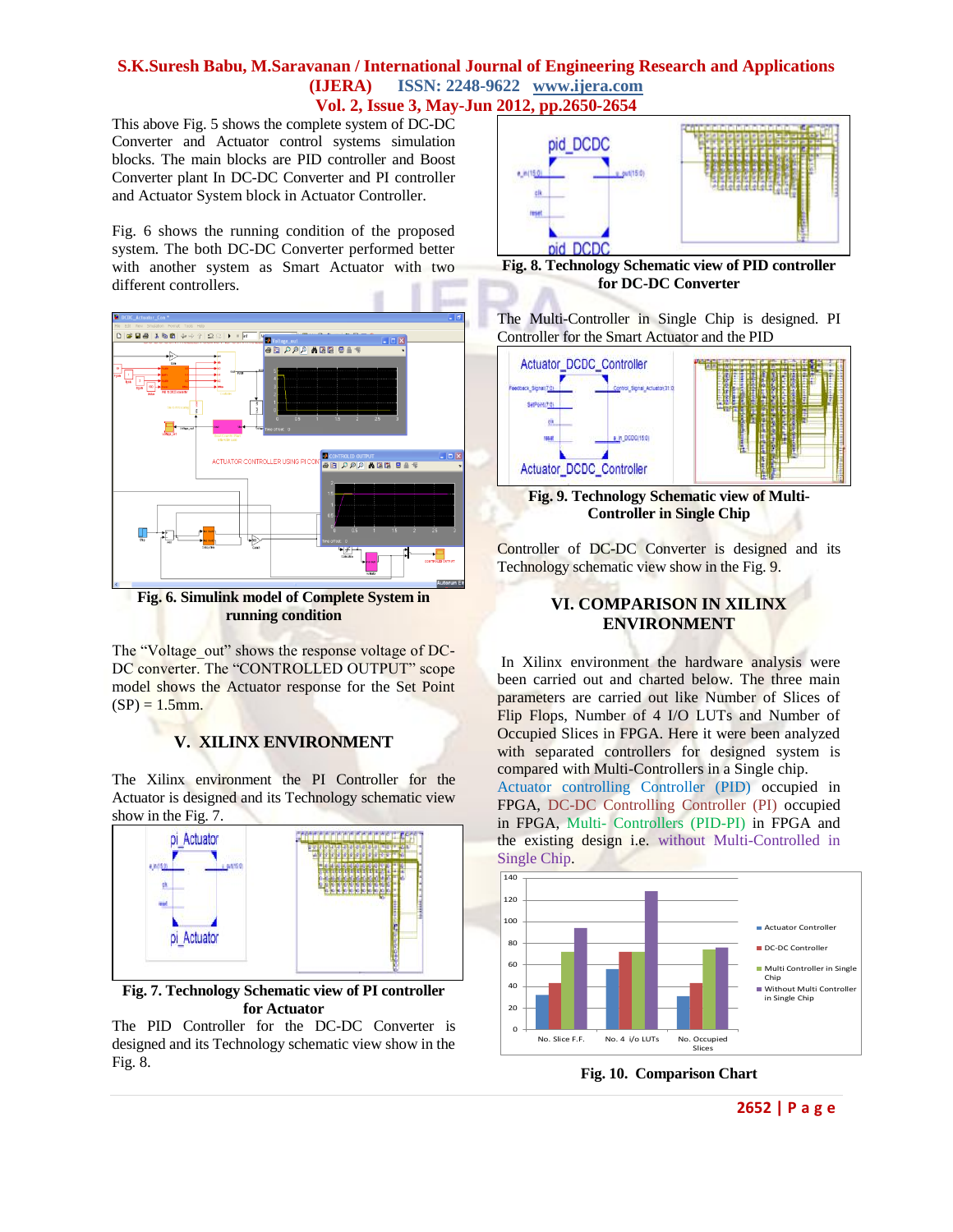These Cleary shows in Fig. 10 that, the Multi-Controllers in a Single chip is occupied less hardware's compare to the existing system of without Multi-Controllers in Single Chip.

## **VII MODELSIM ENVIRONMENT**

The Multi-Controllers in a Single Chip is designed and simulated in ModelSim as Shown in Fig. 11.



**Fig. 11. Multi-Controllers in Single Chip with Delay**

It shows the controller with clear view of process with added delay to know the sequential processing in a system. This process done at Reset as Zero.



#### **Fig. 12. Multi-Controllers in Single Chip completed process after sequential processing**

The Multi-Controllers in a Single Chip is designed and simulated in ModelSim as Shown in Fig. 12. It shows the completed process after sequential processing of a system. This process when Reset at Zero.

## **VIII. CONCLUSION**

Multi-Controllers in a Single Chip system is better than individual control system, it's proven in application based system (DC-DC Converter with Actuator Control).From MATLAB Simulation, the PID controller for DC-DC converter and PI controller for Smart Actuator are performed, the complete analysis of this overall system is proven. In Xilinx environment, these controllers were been designed and compared with Multi Controllers in a Single Chip; Multi-Controllers designed occupied less cells than the individual control system; those results are also analyzed from comparison chart. In ModelSim, the Designed Multi-controllers in a Single Chip are simulated, analyzed and discussed. From all these result gives, A Multi-Controller in Single Chip is better than of using in separate control system in a chip.

## **IX. FUTURE WORK**

This work can be carrying out with the Adaptive controllers for the both DC-DC converter and for an Actuator. This Adaptive controller will improve the overall performance of the system. It can be carrying out with parallel processing control system for the complex systems.

## **REFERENCES**

- [1] Ferdinand Sluijs, Kees Hart, Frans Schoofs, Prof. Holstlaan, (2010) "Design flow for Digital Integrated DC/DC Converter", IEEE Traction, Vol. 34, No.1, pp.232-236 .
- [2] Hwu, Tamkang (2010), "Forward Converter with FPGA-Based Self-Tuning PID Controller", Journal of Science and Engineering, Vol. 13, No. 2, pp. 173-180.
- [3] M. Lazar, R. De Keyser, (2008) "Non-linear predictive control of a DC-to-DC converter", IEEE vol.6, pp.342-347.
- [4] Kun Wang, Nabeel Rahman, Zdravko Lukic, and Aleksandar Prodic,(2010) "All-Digital DPWM/DPFM Controller for Low-Power DC-DC Converters" , IEEE, vol.4, pp.453-458.
- [5] Kyoung Kwan Ahn and Bao Kha Nguyen, (2006), "Position Control of Shape Memory Alloy Actuators Using Self Tuning Fuzzy PID Controller." International Journal of Control,